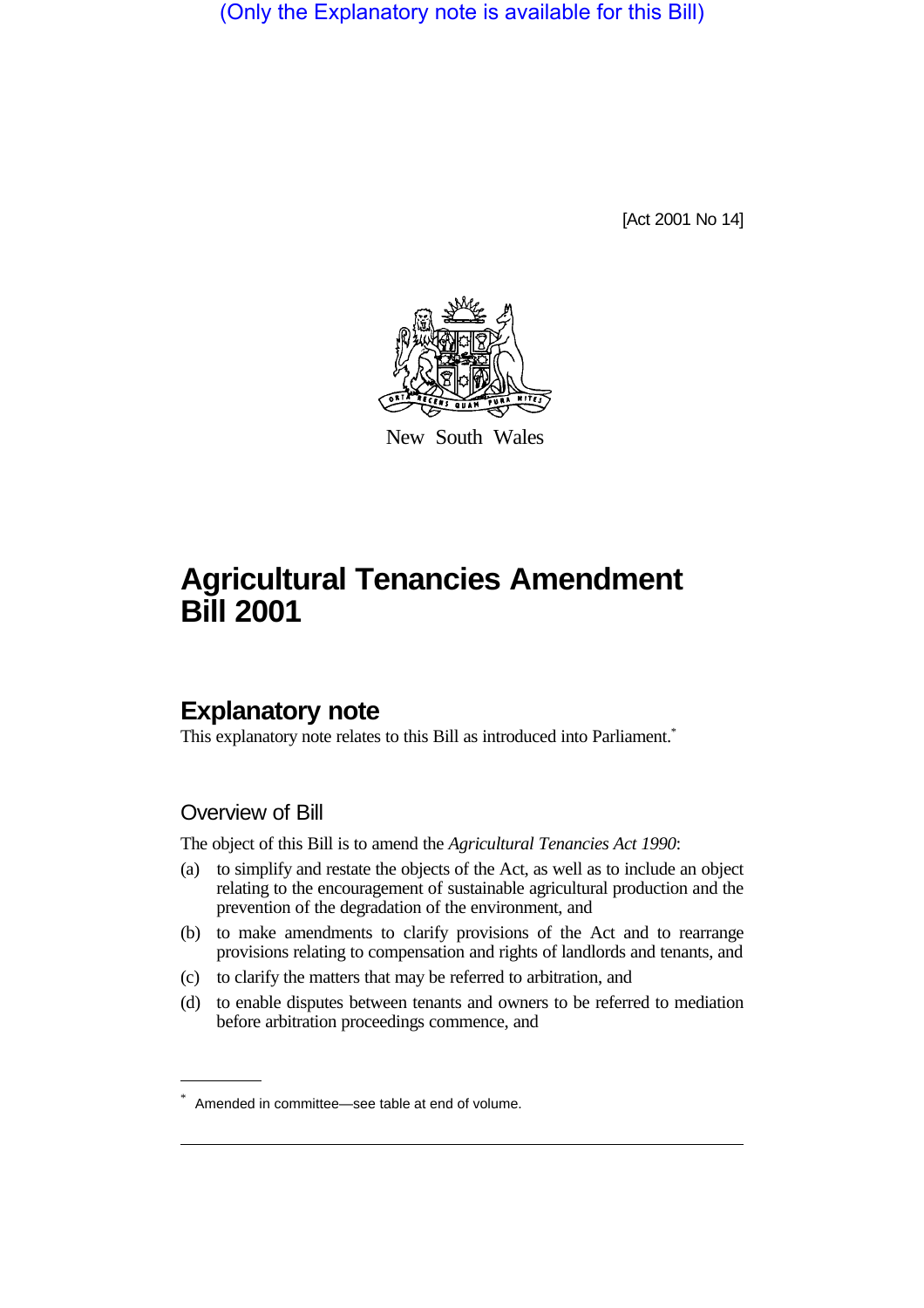Explanatory note

- (e) to make procedural changes relating to arbitration of disputes, including clarifying the functions of the Director-General of the Department of Agriculture (the *Director-General*) relating to pre-arbitration conferences and other matters related to arbitration procedures and providing for the appointment of technical assessors, and
- (f) to confer on the Director-General a power to refer a dispute between a tenant and an owner to a court rather than having the matter determined by arbitration, and
- (g) to clarify the application of the provisions of the *Commercial Arbitration Act 1984*, and
- (h) to repeal savings provisions relating to pre-1990 tenancies, and
- (i) to enact consequential provisions of a savings and transitional nature.

## Outline of provisions

**Clause 1** sets out the name (also called the short title) of the proposed Act.

**Clause 2** provides for the commencement of the proposed Act on a day or days to be appointed by proclamation, except in relation to an amendment consequential on the commencement of Part 11 of the *Rural Lands Protection Act 1998*.

**Clause 3** is a formal provision giving effect to the amendments to the *Agricultural Tenancies Act 1990* (the *Principal Act*) set out in Schedule 1.

## **Objects of Act—Schedule 1 [2]**

**Schedule 1 [2]** substitutes section 3, containing the objects of the Principal Act. The new objects simplify the existing objects and contain, for the first time, a reference to encouraging owners and tenants to have regard, in farming practices, to maintaining sustainable agricultural production and preventing the degradation of the environment. They also include the object of attempting to resolve disputes between parties to agricultural tenancies by mediation.

## **Definition of "improvement"—Schedule 1 [5]**

**Schedule 1 [5]** makes it clear that an improvement does not include anything on a farm when the tenancy commences.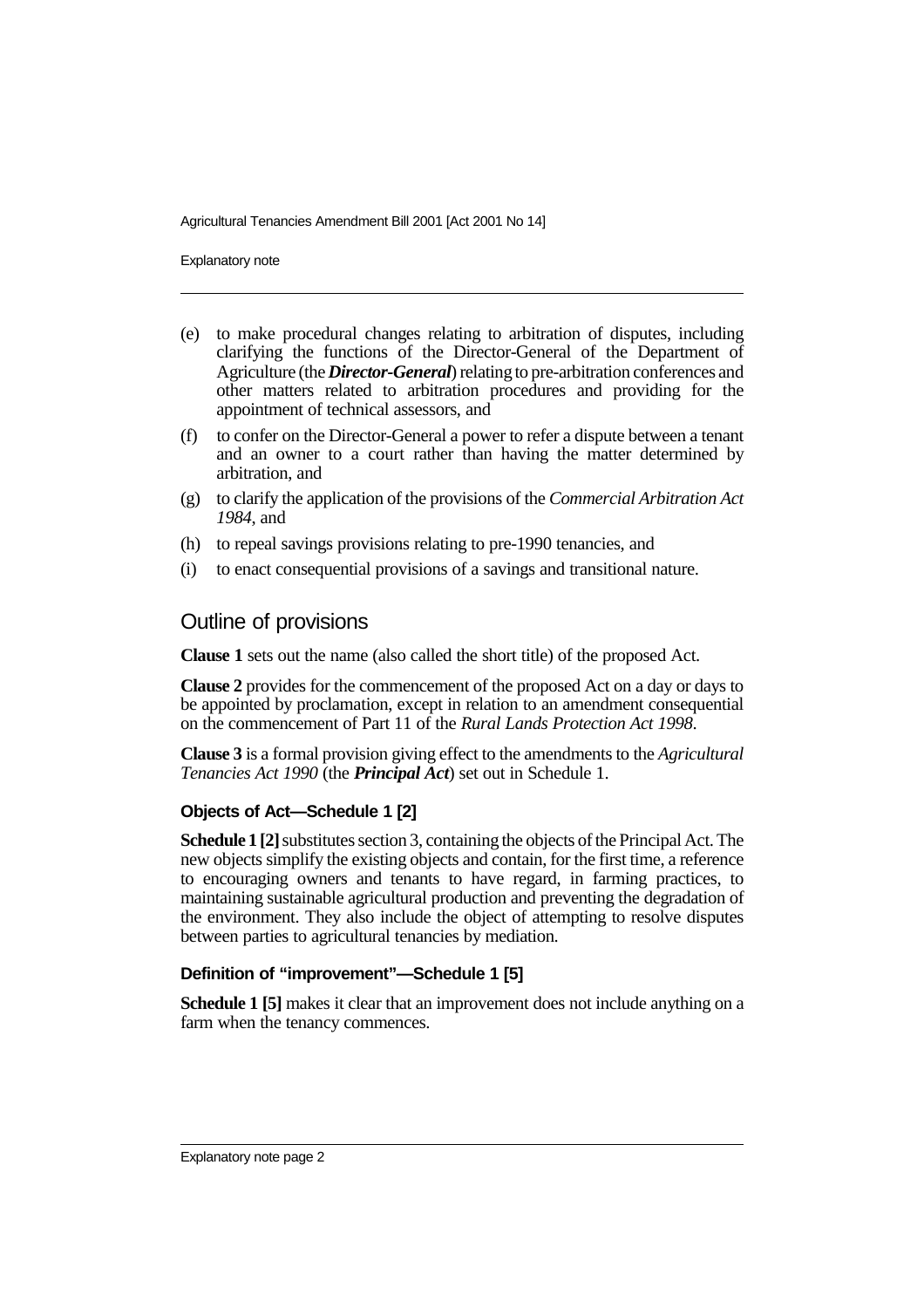Explanatory note

## **General rights of tenants and owners and rights to compensation—Schedule 1 [7] (proposed Parts 2 and 3)**

Currently, the provisions relating to entitlements to compensation and rights to carry out improvements (of both tenants and owners) are both located in Part 2 of the Principal Act, while other rights of tenants and owners are located in Part 3.

**Schedule 1 [7]** separates these provisions so that the general rights of tenants and owners, including rights related to improvements, are set out in Part 2 (proposed sections 5–14) and rights relating to compensation for improvements and other rights to compensation are set out in Part 3 (proposed Divisions 1 (proposed sections  $15-17$ ) and 2 (proposed sections  $18-19A$ ), respectively). The purpose of the amendments is to enable all rights to be in one Part and compensation issues to be dealt with separately. The amendments re-enact the existing rights of tenants and owners, with minor clarifications, including the following:

- (a) proposed section 5 (2) makes it clear that the terms of an agreement creating a tenancy may be determined by arbitration if the tenant and owner cannot agree,
- (b) it is provided that rights relating to improvements, keeping and inspection of accounts, fair compensation for general improvement of the farm and other matters are terms of the tenancy,
- (c) a record of the condition of the farm is to include other works and things on the farm in addition to the items currently required to be included,
- (d) the period of notice for a yearly tenancy is to be at least 6 months before the end of the tenancy period.

## **Disputes between tenants and owners—Schedule 1 [8] (proposed Part 4)**

**Schedule 1 [8]** re-enacts Part 4, which currently relates to arbitration, to include provisions relating to mediation and to expand the Director-General's functions in relation to disputes, as well as to make other changes.

Proposed Division 1 of Part 4 (proposed section 20) contains definitions.

Proposed Division 2 of Part 4 (proposed sections 21–26A) contains provisions relating to applications for arbitration, and re-enacts the provisions of the current Part 4 setting out the matters that may be the subject of an application for arbitration and the matters in which a court has no jurisdiction. It also contains the following additional matters:

(a) a provision providing for the manner in which an application is to be made (currently in the regulations) (proposed section 23),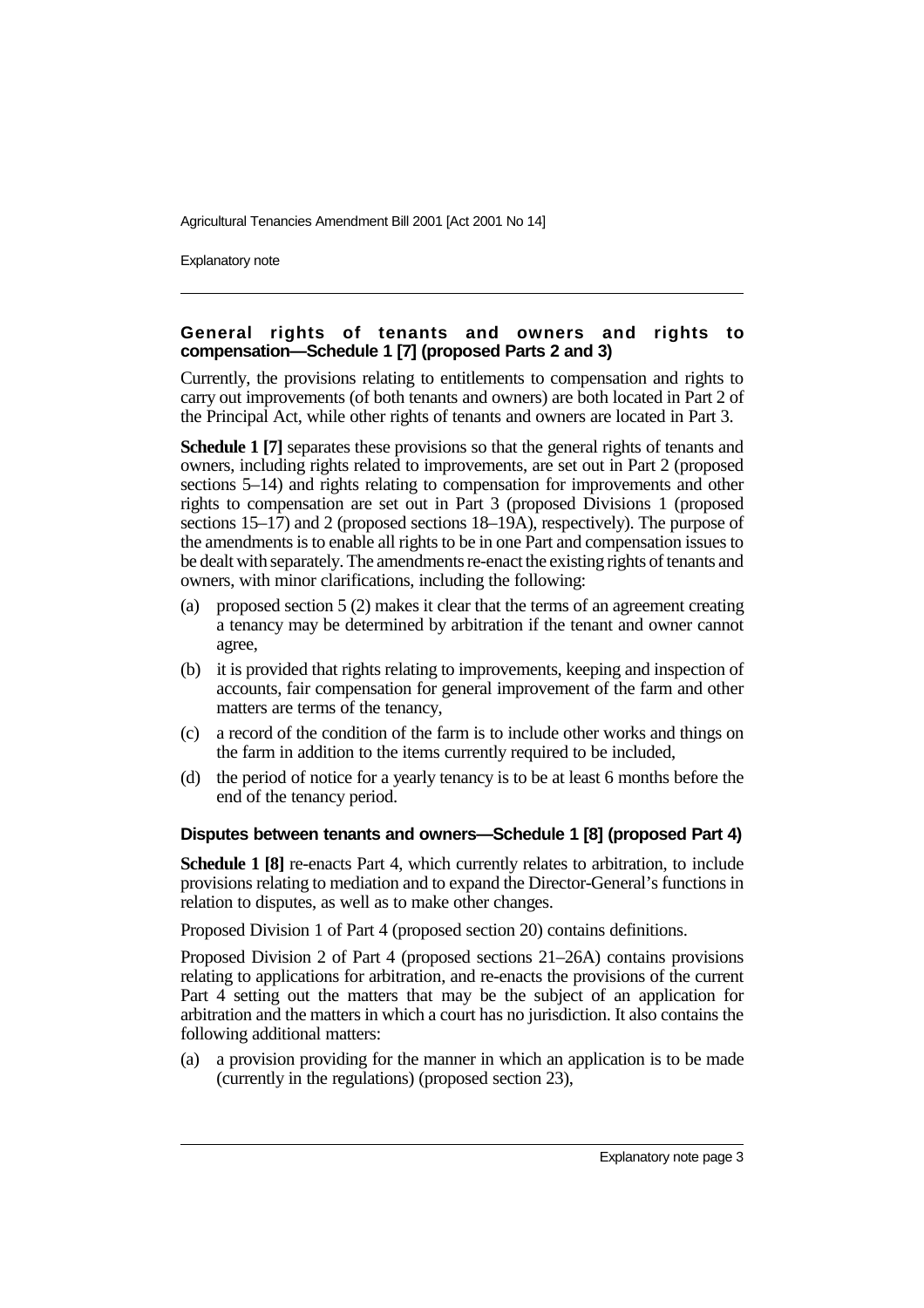Explanatory note

- (b) a provision enabling the Director-General rather than the Supreme Court to extend the time for making an application for arbitration (proposed section 24),
- (c) a provision conferring additional functions on the Director-General relating to arbitration, including powers to arrange pre-arbitration conferences, to encourage mediation and to appoint technical assessors (proposed section 25),
- (d) a provision enabling the Director-General, by order in writing, to refer matters to a court rather than for arbitration, if the Director-General is satisfied that the court would have jurisdiction (apart from restrictions in the Principal Act), the parties consent and that it is in the public interest or the interests of justice to do so (proposed section 26),
- (e) a provision conferring on a party to a dispute or matter a right to apply to the Administrative Decisions Tribunal for a review of a decision by the Director-General to extend or not to extend the time for making an application for referral of the dispute or matter for arbitration or a decision to refer or not to refer the dispute or matter to a court (proposed section 26A).

Proposed Division 3 of Part 4 (proposed sections 26B–26H) inserts new provisions setting out mediation processes. The Director-General may, if the Director-General considers it appropriate, refer a matter for mediation with the consent of the parties and if the parties have agreed on a mediator (proposed section 26B). Mediation is to be voluntary and costs are to be borne as agreed or in equal shares (proposed sections 26C and 26D). The Director-General is to compile a list of mediators for disputes but may only include a person if the person consents and agrees to comply with the proposed Division (proposed section 26E). Admissions or statements made in mediation sessions are not admissible in proceedings before any court, tribunal or body and documents prepared for mediation sessions are also not admissible, unless the parties consent or in proceedings relating to a permitted disclosure (proposed section 26F). The circumstances in which a mediator may disclose information obtained in connection with the mediation are limited (proposed section 26G). A mediator is not liable to any action, liability, claim or demand in respect of any matter or thing done or omitted to be done in good faith for the purposes of a mediation session and if the mediator was on a list of mediators under the proposed Division when the matter was referred to mediation (proposed section 26H).

Proposed Division 4 of Part 4 (proposed sections 26I–26M) contains provisions relating to the appointment of arbitrators and the application of the provisions of the *Commercial Arbitration Act 1984*. An arbitration is to be conducted by a single arbitrator (who is to be a legal practitioner within the meaning of the *Legal Profession Act 1987*), rather than the committee of 3 persons currently provided for (proposed section 26I). A committee of arbitrators, consisting of a legal practitioner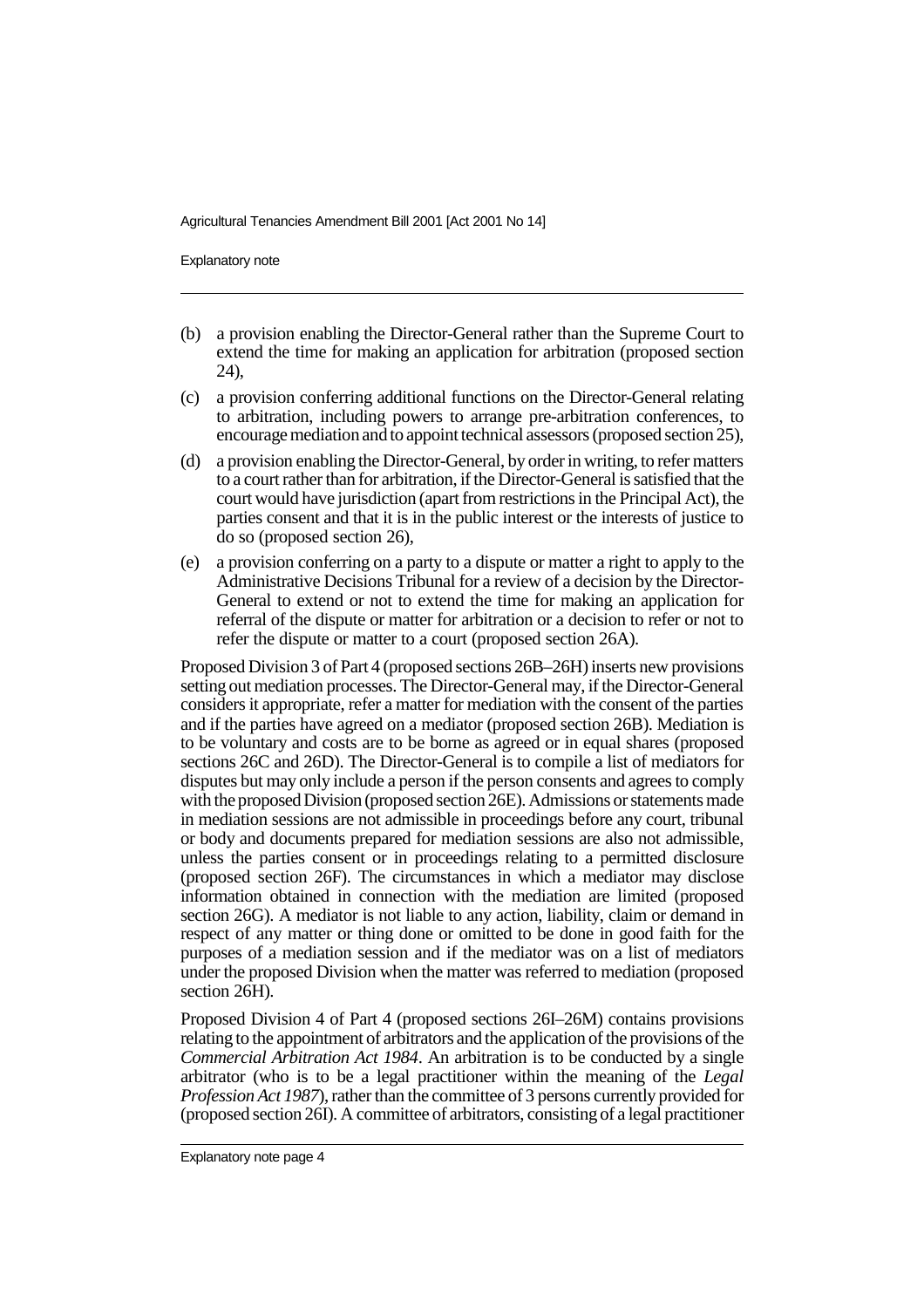Explanatory note

and 2 other members having appropriate knowledge and experience, may be appointed if the Director-General is of the opinion that it is appropriate in the circumstances. The Director-General is to notify the parties of the appointment of the arbitrator and any technical assessor. The Director-General may appoint a person as a technical assessor to assist the arbitrator, if of the opinion that the person has knowledge and experience that may assist in the arbitration of a dispute or matter (proposed section 26J). A technical assessor may assist and advise but may not adjudicate on an issue. The provisions of the *Commercial Arbitration Act 1984* are, as they currently do, to apply to the conduct of arbitrations under the Principal Act (proposed section 26K). Clarifications have been made to the application of those provisions. Provisions relating to the power of arbitrators to order the payment of compensation in the nature of damages (proposed section 26L) and making amounts awarded to tenants a charge on the farm (proposed section 26M) have been re-enacted.

**Schedule 1 [12]** enables regulations to be made for or with respect to mediation sessions for the purposes of the Principal Act.

#### **Delegation by Director-General—Schedule 1 [10]**

The Bill inserts a provision enabling the Director-General to delegate any functions of the Director-General to an authorised person under the Act (proposed section 27A). An authorised person is an officer of the Department of Agriculture or a person of a class of person prescribed by regulations.

#### **Savings and transitional provisions—Schedule 1 [16] and [17]**

**Schedule 1 [16]** enables savings and transitional regulations to be made consequent on the enactment of the proposed Act.

**Schedule 1 [17]** repeals a savings provision that continued the application of the repealed *Agricultural Holdings Act 1941* to tenancies existing when that Act was repealed or created under an option granted before that repeal and replaces it with a provision that applies the provisions of the Principal Act to such tenancies.

## **Minor, consequential and ancillary provisions—Schedule 1 [1], [3], [4], [6], [9], [11], [13], [14], [15]**

**Schedule 1 [1]** inserts a reference to mediation in the long title to the Principal Act.

**Schedule 1 [3]** updates the definition of *Director-General* for the purposes of the Principal Act.

**Schedule 1 [4]** inserts definitions of *exercise* a function and *function* for the purposes of the Principal Act.